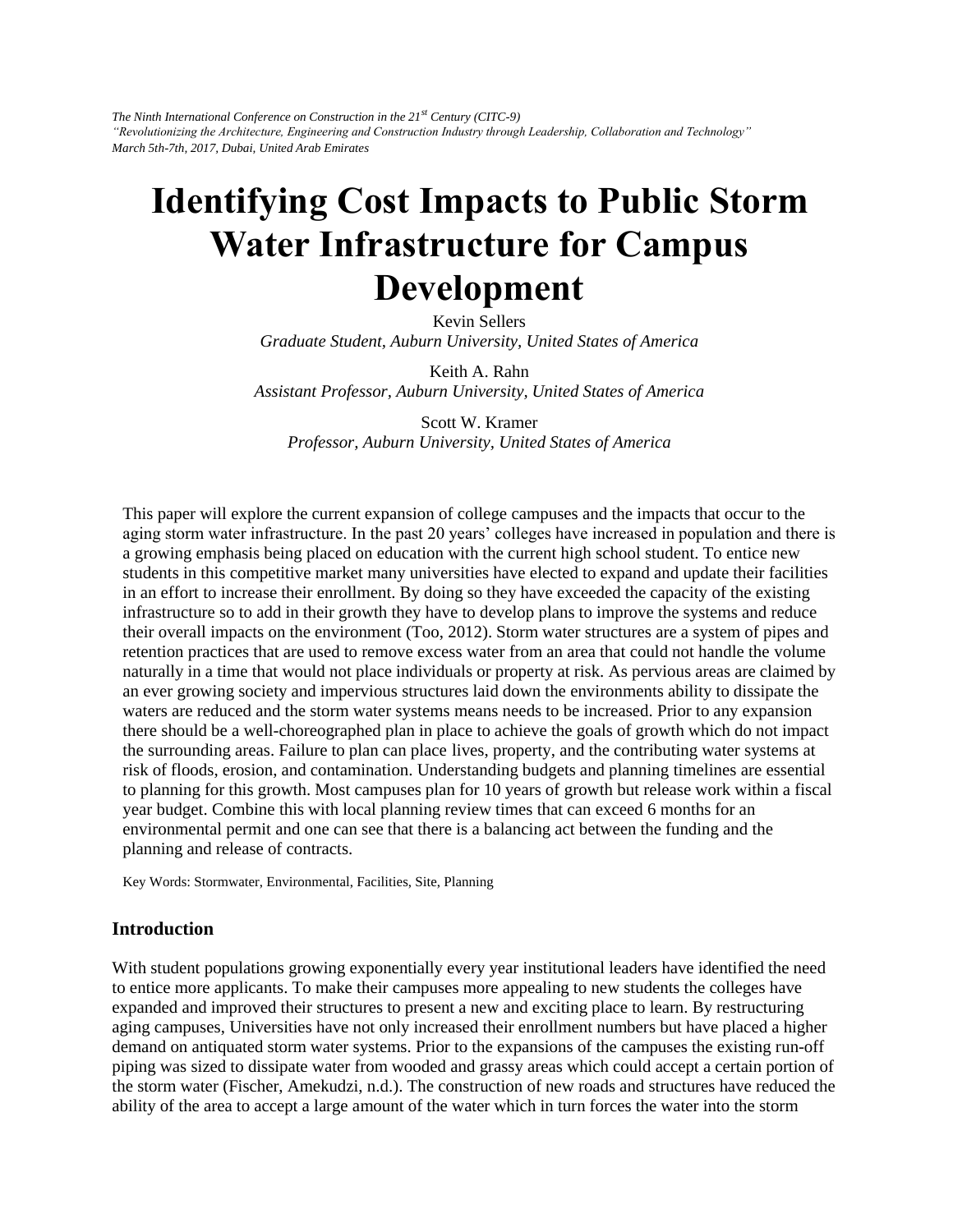water system. The older piping and water retention areas are not equipped to handle the added loads which results in increased contaminants and erosion into the waterways that the storm water empties into. For this reason, prior to any expansion the colleges have to work with the local authorities and develop a plan to improve the storm water management system. There are several means to decrease the effects of every growing colleges and still allow the development to take place which will entice more students.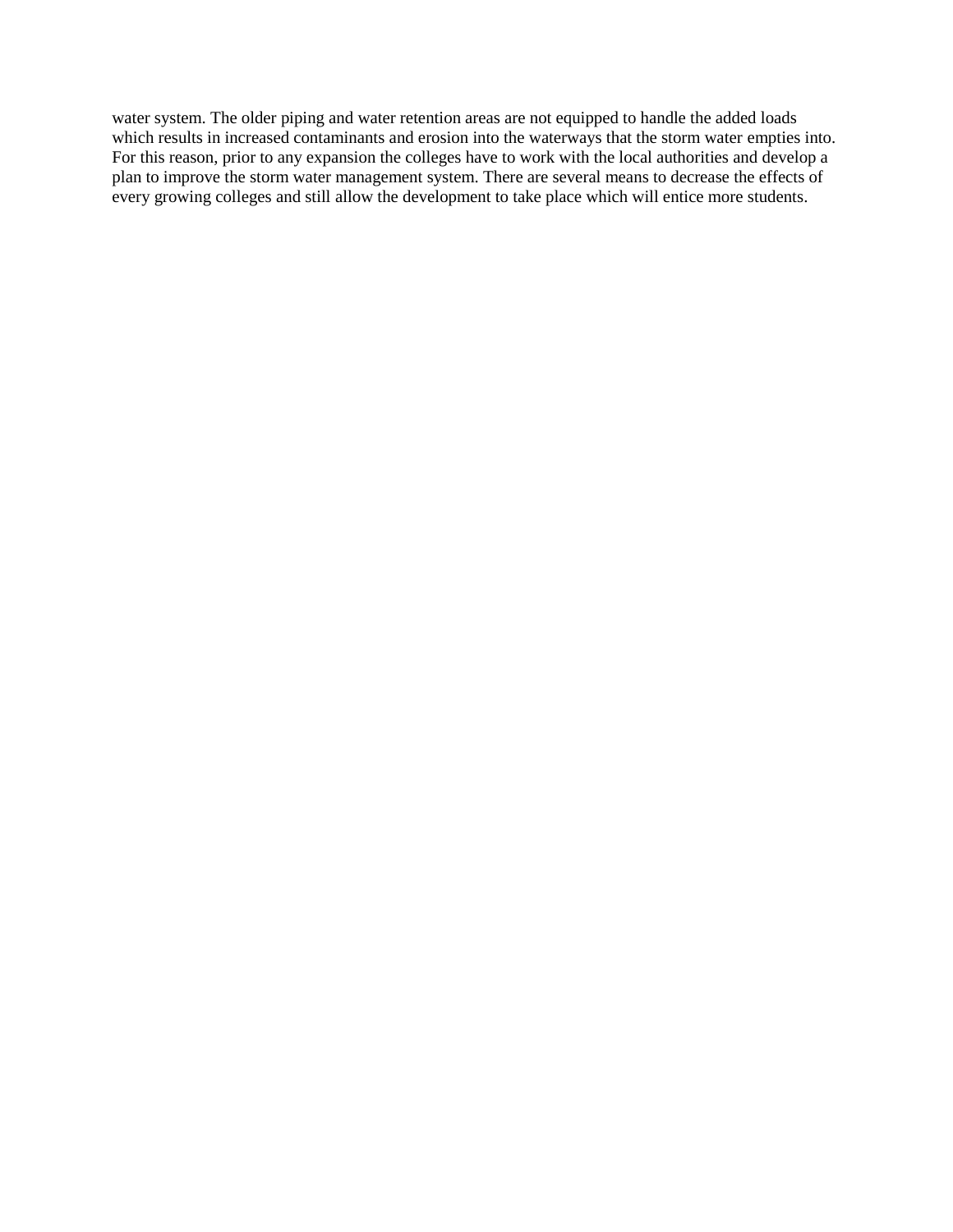## **Campus Growth**

University leaders are set with a task of growing their student population which increases the college's revenues every year. The United States Department of Education reported that in 2013 there were over 20 million students enrolled in college. This number has increased by 20% since 2003 and the number of full time students has grown over 22%. These numbers reflect a need to grow their campuses and upgrade facilities to capture this revenue and gain favor with the school's alumni who contribute to a large portion of the college's working capital. At the same time student trends are showing that students are staying in school longer to complete post graduate degrees as their numbers have increased by 24% during this same time period.

In 2015 college campuses budgeted over \$11.6 billion for building construction, and \$8.7 billion was for new structures with the remaining funds allocated to renovations and repairs (Abramson, 2015). To put this in perspective, colleges expanded their campuses with roughly 175 new structures with a median of 50,000 square foot each. This equates out to over 8,750,000 square foot of impervious surfaces that will now need to be accounted for in new or existing storm water systems. Identifying the number of impervious surfaces is only part of the equation for planning a storm water system that will allow building and surface runoff to enter back into the environment. Certain roofing materials can degrade from rain events and should be filtered prior to being allowed back into the waterways. Human factors such as trash and oils need to be removed before they are released into an ecosystem that could be impacted.

As demonstrated in figure 1 most campuses initiate planning for expansion 3 years prior to actual shovels hitting the ground. The first phase is identifying the needs of the community and understanding the impacts expansion can have on aging and outdated infrastructures. The second and third phases of the planning attempt to not only make the infrastructure large enough to handle the current plans but allow for growth within reason. At this time the designers for the current expansion work with the master planners for the campus and implement designs that will reduce impacts to existing buildings in the event that funding and needs allow for additional structures (Ogurek, n.d.). By the final two phases the plans are in place and the local Authority having Jurisdiction (AHJ) have agreed to allow the development to proceed. At that point the campus is awaiting funding and prioritizing which buildings have a more pressing need within the budgets.



*Figure 1: Auburn University Master Planning*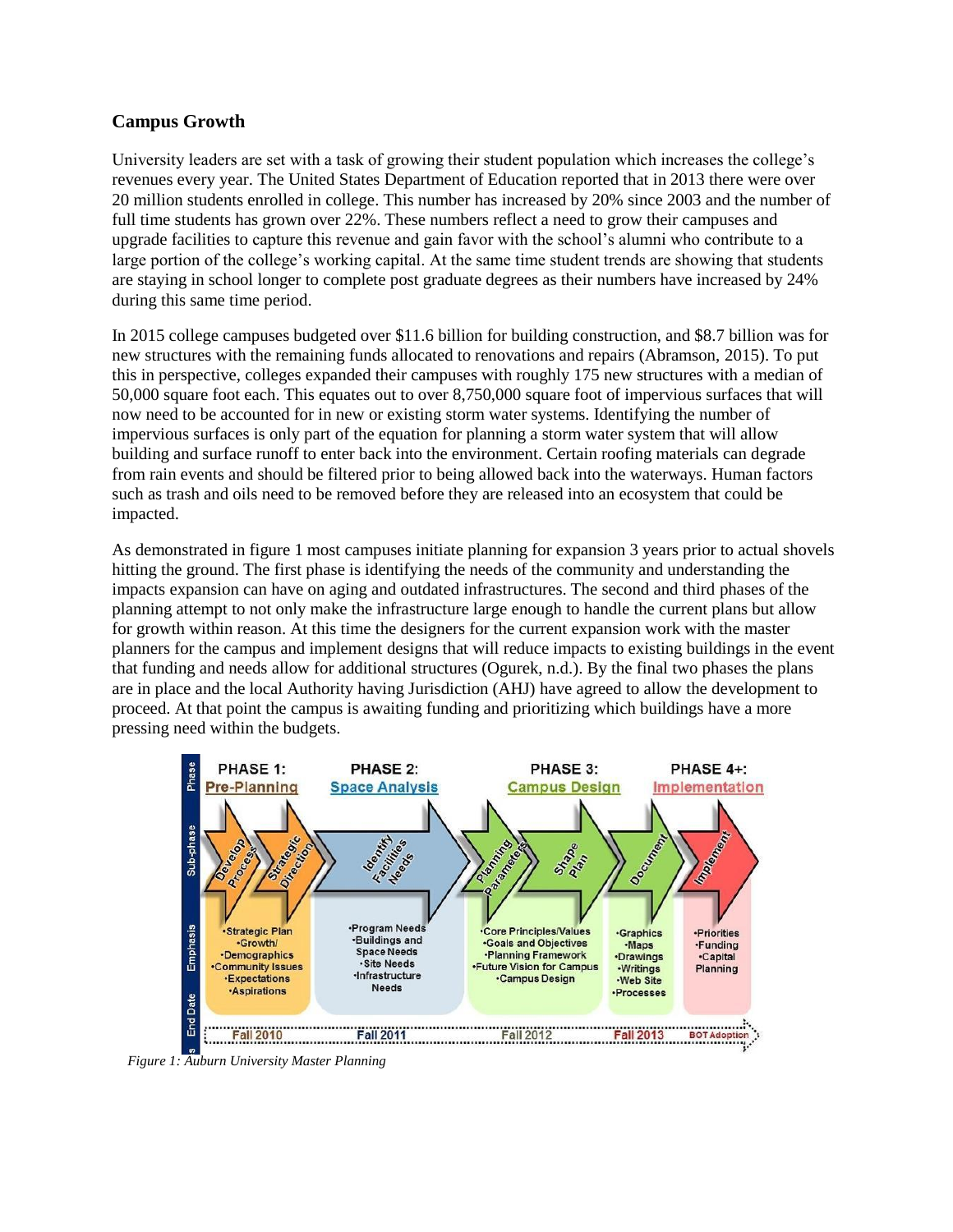## **Environmental Planning**

Understanding the existing conditions is imperative before starting any planning of an expansion project. First we must look at the surface areas and their ability to dissipate water and contaminates before they would reach a waterway (Love, et al. 2010). Then we must look at the existing storm water system, is it adequate under its current state and will it be able to handle the new structure. In many cases there is no storm water system in place because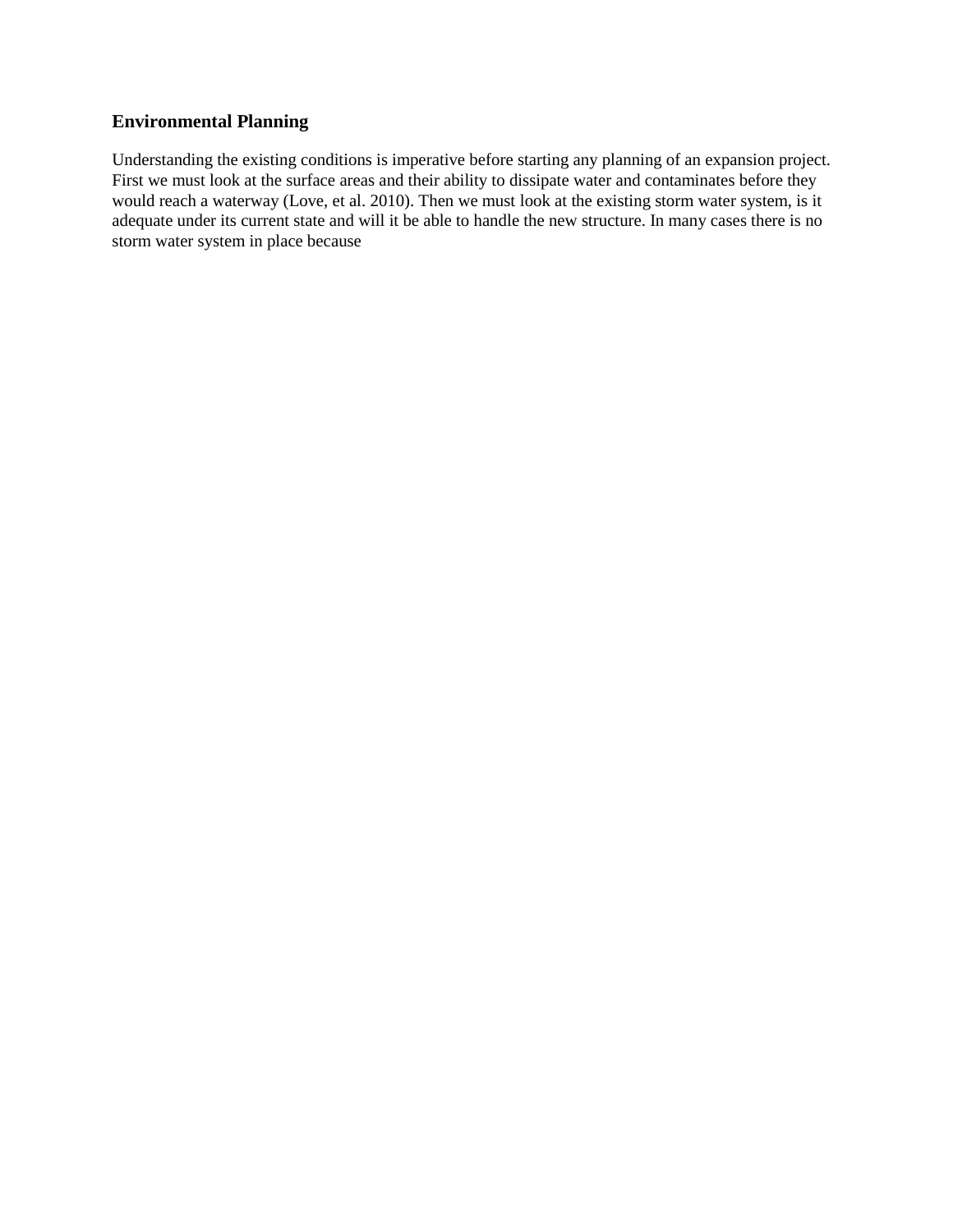the areas to be developed have had no need for one. Once the evaluation process has been completed the engineer should calculate the loads from the new structures and make a recommendation to the local authority having jurisdiction. The Department of the Environment has given authorities to local jurisdiction to oversee the protection of the United States waterways and wetlands.

The Environmental Protection Agency (EPA) has been given the task of protecting the United States waterways and contributories under the Clean Water Act (CWA) of 1972. The CWA states that the EPA most limit if not eliminate any contaminates to maintain water quality before entering waterways and other protected lands. There are four factors of water quality standards: 1) Designated uses; 2) Water quality criteria; 3) Anti-degradation policy and 4) General policies (U.S EPA, n.d.). Designated uses are evaluated every 3 years with a use attainability analysis for all water sources that are being used for purposes other than fishable and swimmable. During the analysis the general health of the water is evaluated to ensure that the ecosystem has not been harmed. The second factor is the water quality in which a numerical test can be given to the water to see if there have been any changes in toxicology to the water. These tests give a clear defensible value to data collected over different periods of time. Antidegradation policies are a 3 step procedure to ensure water quality whenever activities are schedule to take place around navigable waters. Step 1, identifies the waters current uses and clarifies that future use will not impact the existing conditions. Then step 2, maintains and protects water bodies with existing conditions that are better to support CWA. The  $3<sup>rd</sup>$  step identifies waters with outstanding national resources and determines protective measures needed to make sure that the waters with the Nation's highest ecological significance are not affected.

A key component in the partnering between developers and the EPA and their authorities is the Storm Water Pollution Prevention Plan (SWPPP). The SWPPP is the contractor's best effort to identify any area on their site that could have the potential to affect the environment. Once the contractor develops their SWPPP they must present their documents to the authority having jurisdiction and get approval to proceed. Figure 2 shows the Auburn University for a construction site and some of the Best Management Practices (BMP) that can be used to contain contaminates on their site. Note that the site access cannot be sealed, the contractor needs to find a way to minimize construction materials from leaving their site.



*Figure 2: Auburn University SWWP (Campus Landscape Master Plan 2016)*

# **Impacts to Environment**

In order for the SWPPP's to be affective all environmental impacts need to be understood and means to reduce them should be implemented. Environmental Impact Assessments (EIA) were derived from the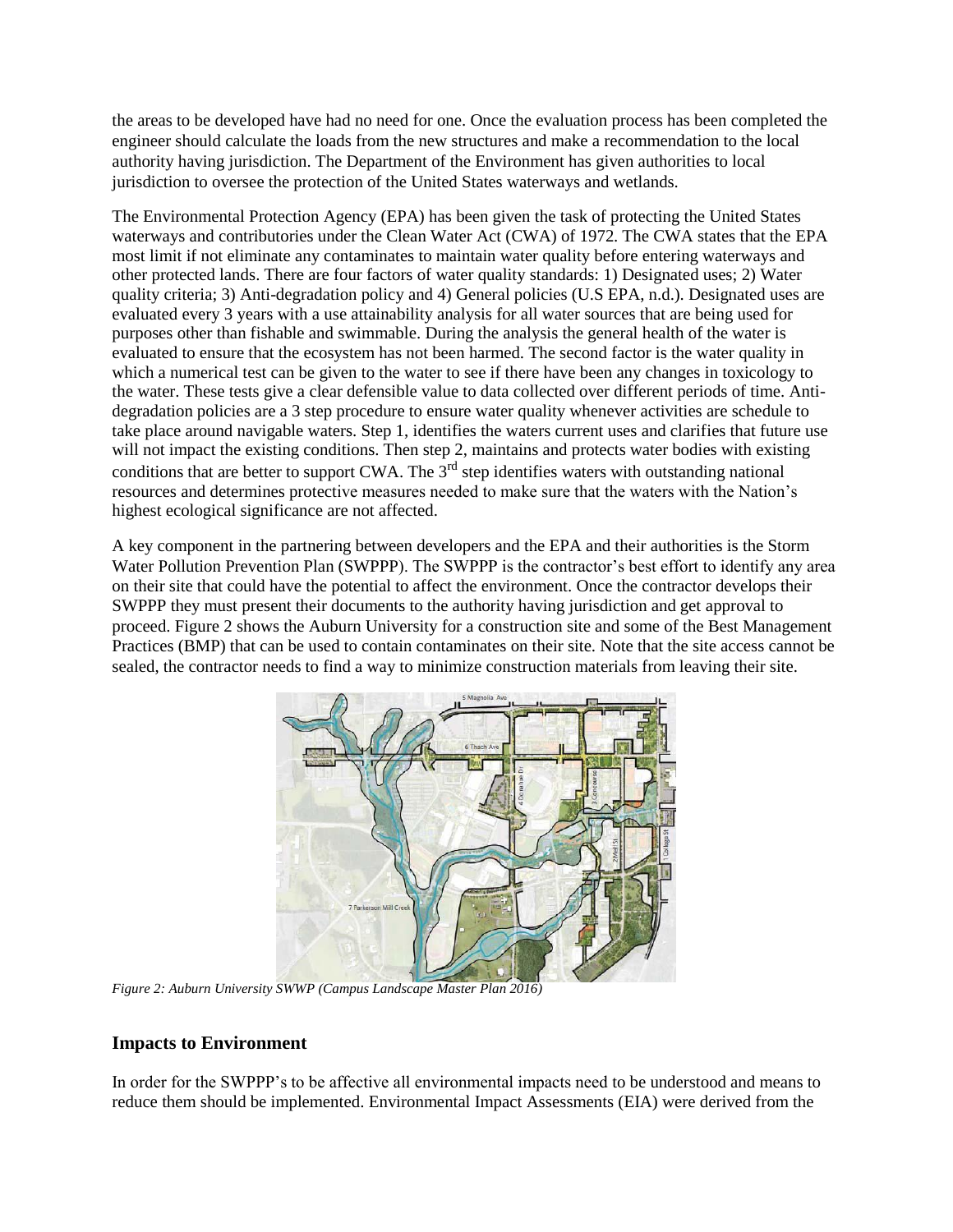Europeans Committees Directive to ensure that projects that could impact the environment receive the proper evaluation prior to the start of work. Within the EIA there are two paths that need to be reviewed, those that have impacts or possible impacts and those that have no impacts. Once all aspects of the project have been reviewed, we can determine if there will be any detriments to the ecosystem. If it is determined that there will be, then an action plan needs to be implemented to reduce or neutralize the harmful factors. The second path would allow the reviewers that there is minimal to no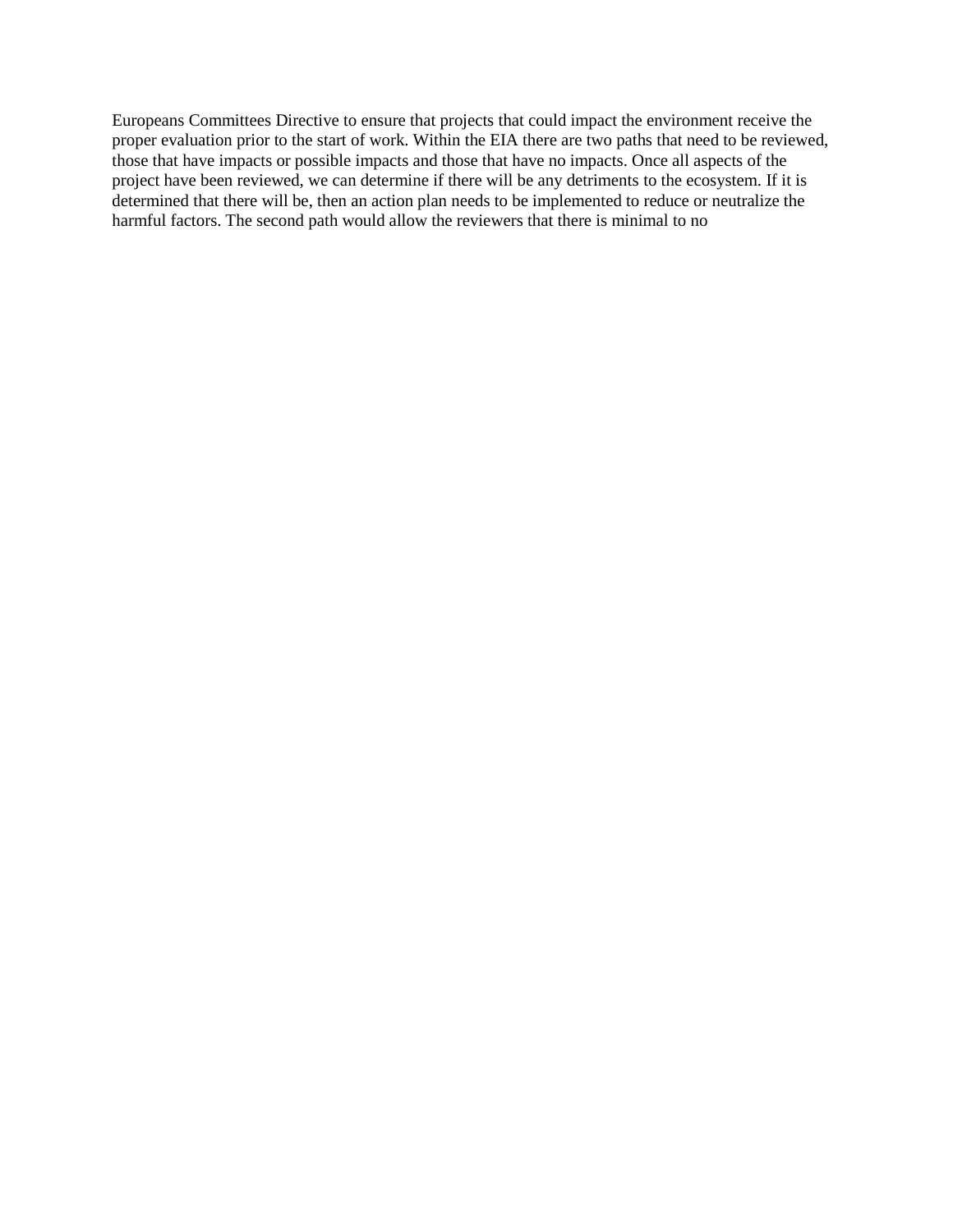risk and that there should be no actions needed. Once the EIA has been completed and all risks assessed the authority can make a determination as to allowing the work to proceed.

Construction waist is a major contributor to storm water pollution, without proper maintenance jobsite materials can flow from a project site directly into a waterway and impact the ecosystem in ways that it may not be able to recover from. Undisturbed earth with vegetation is a natural means to filter storm water and prevent the majority of contaminates from entering our water systems. Once those sites are disturbed for construction the loose earth cannot withstand the forces of water and the sediment will be carried off of the site. Prior to any soils being disturbed on a site the erosion and sediment controls need to be established and approved by the local AHJ in a best effort to minimize the risks (Snider, n.d.).

## **Construction Controls**

The construction industry and local authorities rely on Best Management Practices (BMP) for minimizing the threat of contaminating waters from construction sites as shown in figure 3. The first line of defense is the perimeter controls for the site and attempting to keep the projects soils and construction debris from migrating to adjacent properties. Silt fences, construction entrances, and existing landscape are the most common methods and they can be easily adjusted to withstand greater threats if needed. Silt fences are placed around the perimeter of the project in areas that materials will gravitate to and depending on the level anticipated the fence can be made of fabric or it can be reinforced with chain fencing. Throughout the project this fence needs to be monitored and the contractor has the authority to increase the amount of controls needed to ensure the project site stays secured. The second aspect of perimeter controls is that of the construction entrance and establishing a means to reduce dirt from being tracked off of the site. For this the most common BMP is to use large stone or gravel at the construction entrance to displace dirt off of the construction vehicles tires. If during the project the spoils appear to be leaving the site through this area the contractor can increase the size of the stone, elect to clean the adjacent roadways, or install a cattle guard in an effort to maintain their site. The third and most beneficial to the contractor is the use of existing natural landscapes to contain their site. If the site has a gradual slope in one direction the contractor may not need to install silt fencing on the uphill side of the project. The same holds true with other features that will naturally contain materials on the site, for this the topography of the site can be used to reduce costs while still protecting the environment.

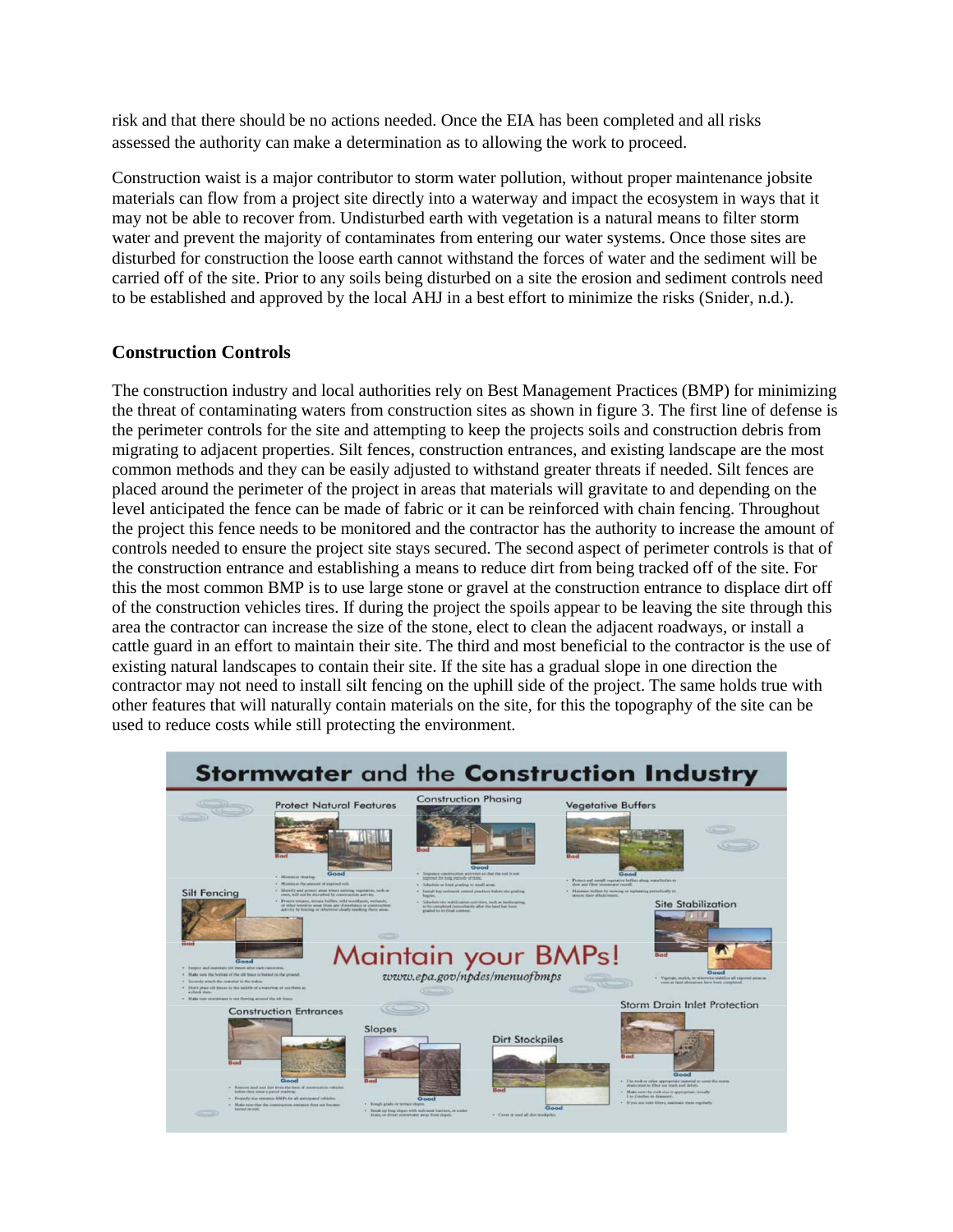*Figure 3: Best Management Practices (www.epa.gov/npdes/menuofbmps)*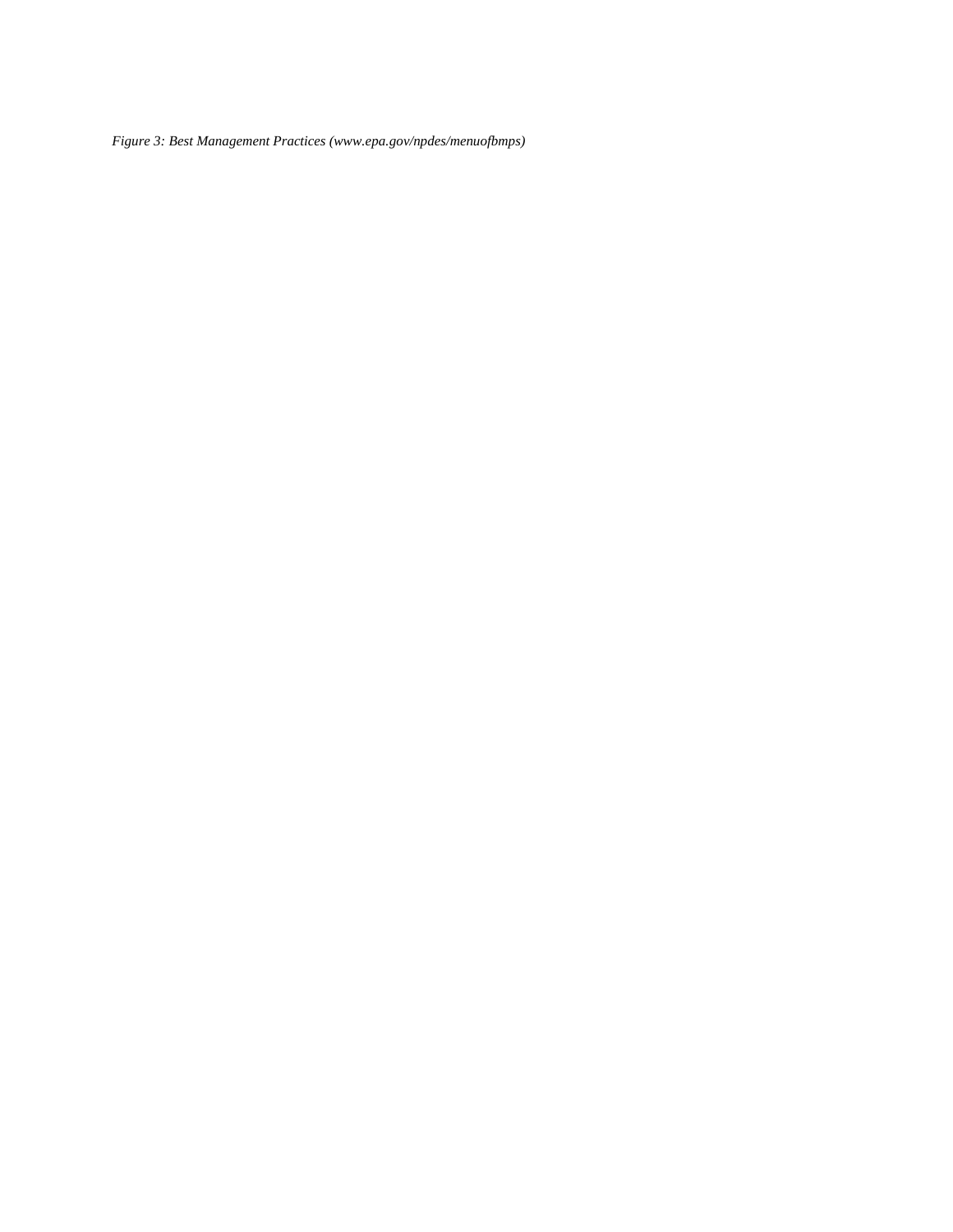Once the project has installed the perimeter controls they need to establish controls within the site that will aid in the event of more substantial weather event; these include stabilizing soils, filtering water, and disposing of spoils that are not needed on the site. During the course of a project excavation stockpiles exist and can become a hazard if they are left for large durations of time. The loose earth does not have the ability to withstand large rain events and depending on the amount they can overtake perimeter controls and leave the site. For this reason, the EPA has established BMP's that require stockpiles to be stabilized within 7 days of them being placed. Stabilization consists of securing the loose soils by means of attempting to grow vegetation on the piles; this can be accomplished by seeding and straw, or rolling netting with seeds embedded within the nets. Once the soils are controlled the site water needs to be managed to reduce contaminates from leaving the site. The topography of the project is essential for identifying where and how the water on a project will move, then establishing means to control it. Some of the BMP's for water management are establishing sediment ponds, dewatering plans, sediment tanks, and inlet protections. Identifying a low area in the site can be an ideal location to establish a temporary or permanent sediment pond. Sediment ponds are areas that the project can drain to and retain the waters to allow the sediment to settle and clearer water to drain into a storm water pipe. These ponds are generally a permanent structure once the project is completed to control the new impervious structures; the final location can be adjusted prior to the construction being completed. There are several plans that can be established for each project depending on their size. Water can be managed onsite as stated earlier with the retention ponds or they can be contained and removed with trucks if needed. The site will determine what the contractor needs to do to control their water. Smaller projects can use wells and sediment tanks or bags to hold the water and then filter it prior to releasing it off the site. Other projects can install inlet protections to remove silt and sediment from the waters prior to returning to the storm water system.

Understanding the requirements needed to control a construction site are imperative when developing the plans for construction. First, the size of the building is not the size of the construction site. The contractor will need to room to work and bring materials onsite without impacting the surrounding areas. The AHJ may limit the amount of disturbed earth within a certain storm water system. Planning multiple projects side by side might not be allowed because there will not be enough availability to protect the environment. IF there is a master plan for the development, the university may wish to hold the overall Notice of Intent (NOI) which states to the AHJ that you will be responsible for maintaining the controls and protecting the area. If the campus is holding single NOI for the area they can elect to parcel the campus up into sites and transfer the NOI to the contractor so they are at risk for their site. At the same time the AHJ will look to the college to oversee the work and help them in the quality assurance of the storm water management.

### **Materials and Methods for Improving Storm Water Systems**

Low Impact Development (LID) methods for improving storm water management is the area that university leaders can have the biggest impacts in their campuses development (Wittenbrink, et al. n.d.). Developing a master plan that looks 20 years into the future will aid in the overall wellbeing of the campus. The materials that can be used to improve storm water management can also help the campuses to reuse resources that previously considered waist. Many colleges are starting to implement storm water retention systems that collect storm water and reuse it when water supplies are low or need to be reserved. Figure 4 shows a storm water retention basin that holds excess runoff during a rain event. These basins can hold the water until the event is finished and release the waters into the system once it can handle the excess volumes by doing this it helps the reduce the volume of water at a time that the pipes are at their limits. An additional feature that the catch system can be used for is to reuse the water for the campus irrigation system. During a time of drought or simply to save the college money, the water could be pumped back into the non-potable water supply and reused to water the vegetation (Paz, Beamen, Kramer, n.d.).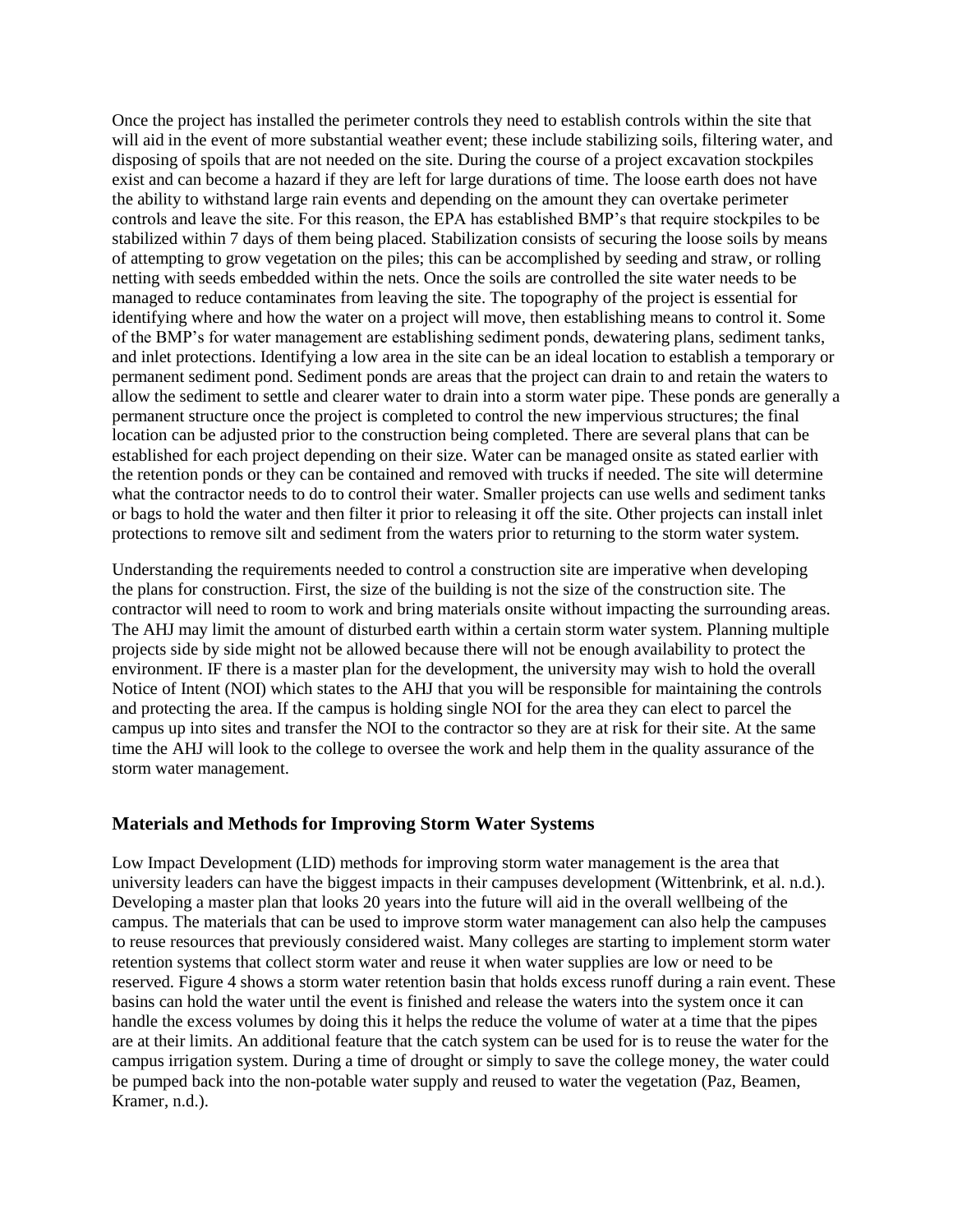

*Figure 4: Storm Water Retention Basin (www.qualitysitework.com) Figure 5: Green Roof (impressivemagazine.com)*

The second aspect of designing new structures is finding ways to implement Green methods and materials into the overall design. Years ago there was a push for Green Roofs and placing vegetation onto the roof in an effort to better the environment. In theory this was a great idea but there were additional efforts needed to maintain those roofs, for instance they needed to be watered if they were to stay green (Fleischner, et al. n.d.). Today engineers have developed Green Roofs that catches the water and is self-maintaining. Figure 5 shows how the Green Roof is added to a roofing system therefore does not place the roof at risk while giving the added benefit of helping the environment. The small reservoirs under the plants holds the water which is returned to the plants when the substrate starts to dry out.

A key contributing area to storm water failures is the addition of impervious surfaces into storm water systems that cannot handle the additional volumes. The development of new areas used to mean that the green areas were removed and replaced with hard structures that would not allow the land to accept the moisture needed to limit the function of the storm systems. After years of needing to improve infrastructure many campuses implemented the use of open pavers as a means to provide walking paths that would allow water to penetrate. Those pavers helped with the reduction of water being added to the storm system but required more maintenance and did not offer the even walking surfaces needed for safety. Today many institutions are looking back to an old solution and installing pervious concrete. This new solution utilizes a version of concrete that was used in Europe hundreds of years ago which created 15-25% voids in the concrete. These spaces within the concrete allow water to pass directly through as in figure 6 so that water does not travel down the surface and enter back into the earth rather than the storm water system.



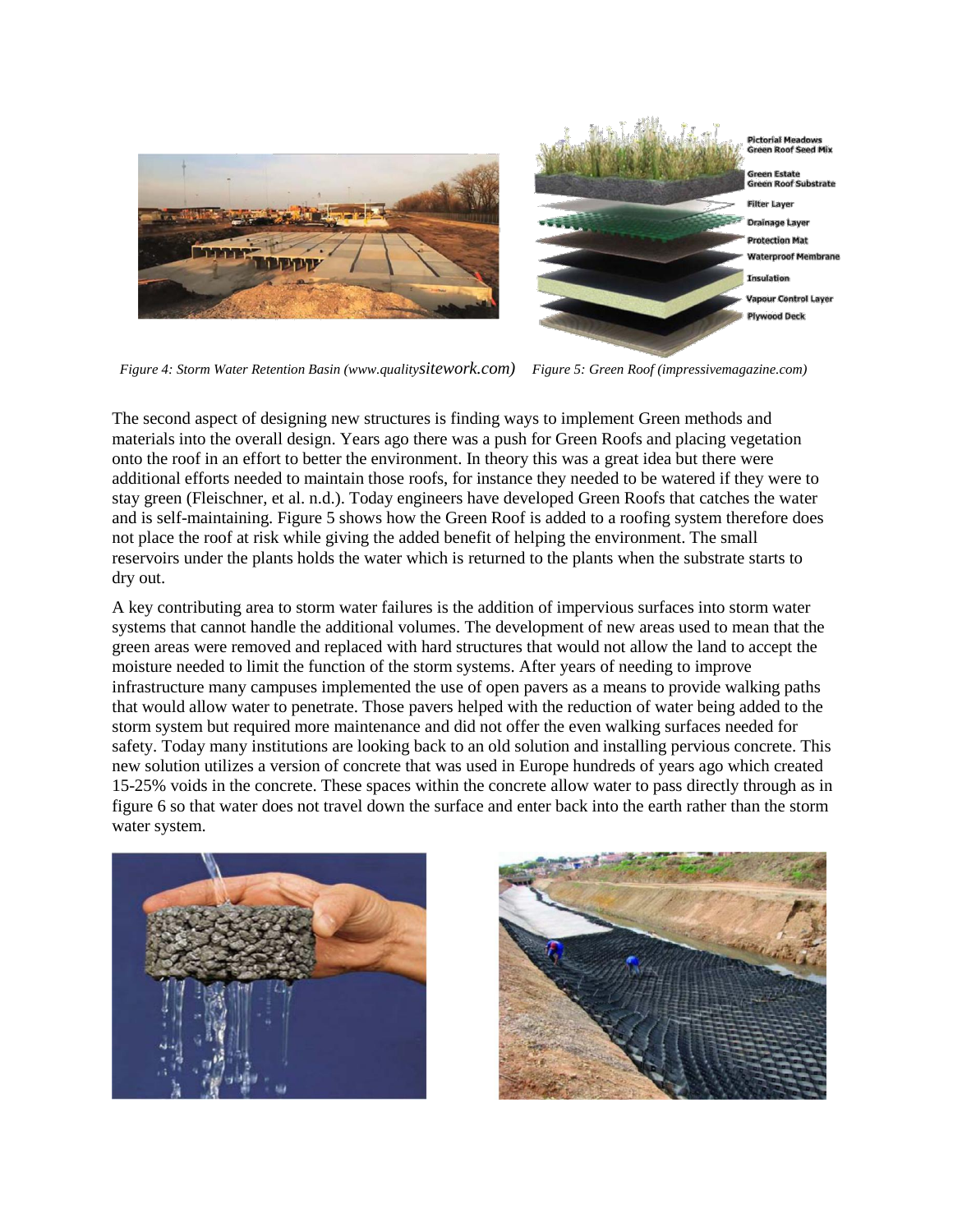*Figure 6: Pervious Concrete (www.pervious.info) Figure 7: Baffle System (www.prestogeo.com)*

Erosion of storm water outfalls becomes a concern when increased volumes are applied and the system is not able to reduce the turbidity of the water. As additional water is introduced into smaller pipes the force generated by the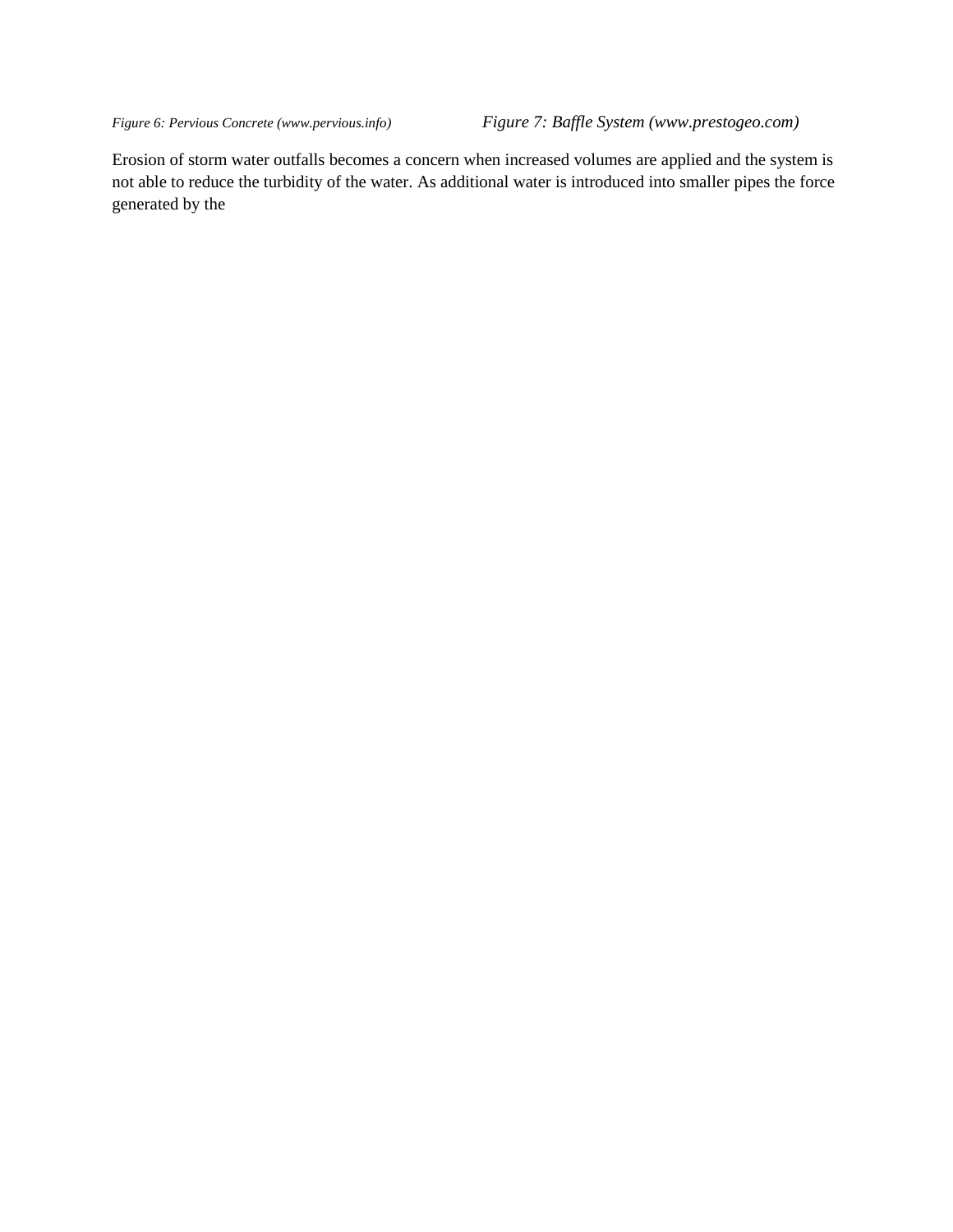volume is increased and as the water leaves the pipes it becomes more destructive at the outfalls. To counter this engineers have implemented baffling systems to reduce the force and allow sediment to be deposited within the pockets of the system. Figure 7 shows a newly engineered system that can be added to any outfall area and will help to slow the waters before it erodes the banks and increases sediment into the water ways. There are several additional types of baffling systems that can be implemented within the storm water system and all are intended for the same purpose of reducing the force of the water and removing as much contaminates as possible before destroying the waterways.

### **Conclusion**

As discussed college campus can have huge impacts to existing storm water systems and therefore need to work closely with local jurisdictions before any additions can be made. Once the local AHJ has agreed to the additions the designers must partner with the master planning organizations to develop a better understanding of possible future growth so that improvements can be made that will allow for easier expansions. These processes can take as much as 3 years to work through the systems and develop the plans that are needed to allow the college to expand and capture part of society's fastest growing population. Once all plans have been approved and the university has identified the priority and funding for the new buildings design for the project can take place. Within this phase the architect can implement innovative designs that can reduce the impacts to the system and aid in their overall campus health (Cheema, Irfan, n.d.). After the design is completed the contractor is called upon to implement BMP's to work with the AHJ's and reduce construction waist and minimize impacts to the surrounding areas. The total time duration for campus expansions can take as many as 4 years from time of project is identified as a need and construction starts. Universities have to plan well in advance for construction and identify additional funding outside of the cost of the project to upgrade aging and undersized infrastructure systems if they intend to grow the campus.

#### **References**

- Abramson, P. (n.d.). Campus Construction 2015 -. Retrieved July 27, 2016, from https://webcpm.com/research/2016/02/campusconstruction.aspx
- Cheema, S. N., & Irfan, M. (n.d.). Water Reclamation Strategies in the Built Environment—A Framework and Case Study of a University Campus. In *Construction Research Congress 2012* (pp. 2011–2020). American Society of Civil Engineers. Retrieved from http://ascelibrary.org/doi/abs/10.1061/9780784412329.202
- Fischer, J. M., & Amekudzi, A. (2011). Quality of Life, Sustainable Civil Infrastructure, and Sustainable Development: Strategically Expanding Choice. *Journal of Urban Planning and Development*, *137*(1), 39– 48. http://doi.org/10.1061/(ASCE)UP.1943-5444.0000039
- Fleischner, M. P., Caine, M., Koza, M. B., & Stout, D. J. (n.d.). Reuse of Wastewater for Sustainable Development of a Research and Development Campus in New Jersey. In *Bridging the Gap* (pp. 1–5). American Society of Civil Engineers. Retrieved from http://ascelibrary.org/doi/abs/10.1061/40569%282001%29304
- Love, P. E. D., Edwards, D. J., Watson, H., & Davis, P. (2010). Rework in Civil Infrastructure Projects: Determination of Cost Predictors. *Journal of Construction Engineering and Management*, *136*(3), 275–282. http://doi.org/10.1061/(ASCE)CO.1943-7862.0000136
- Ogurek, B. D., & June 24th, 2016. (n.d.). Sustainable Campus Master Planning Concepts for Higher Education -. Retrieved July 16, 2016, from https://webcpm.com/articles/2016/06/24/master-planning-concepts.aspx
- Paz, L., Beaman, W., & Kramer, H. (n.d.). Integrated Stormwater Facility Design to Address Hydromodification on a College Campus, Livermore, California. In *Low Impact Development*